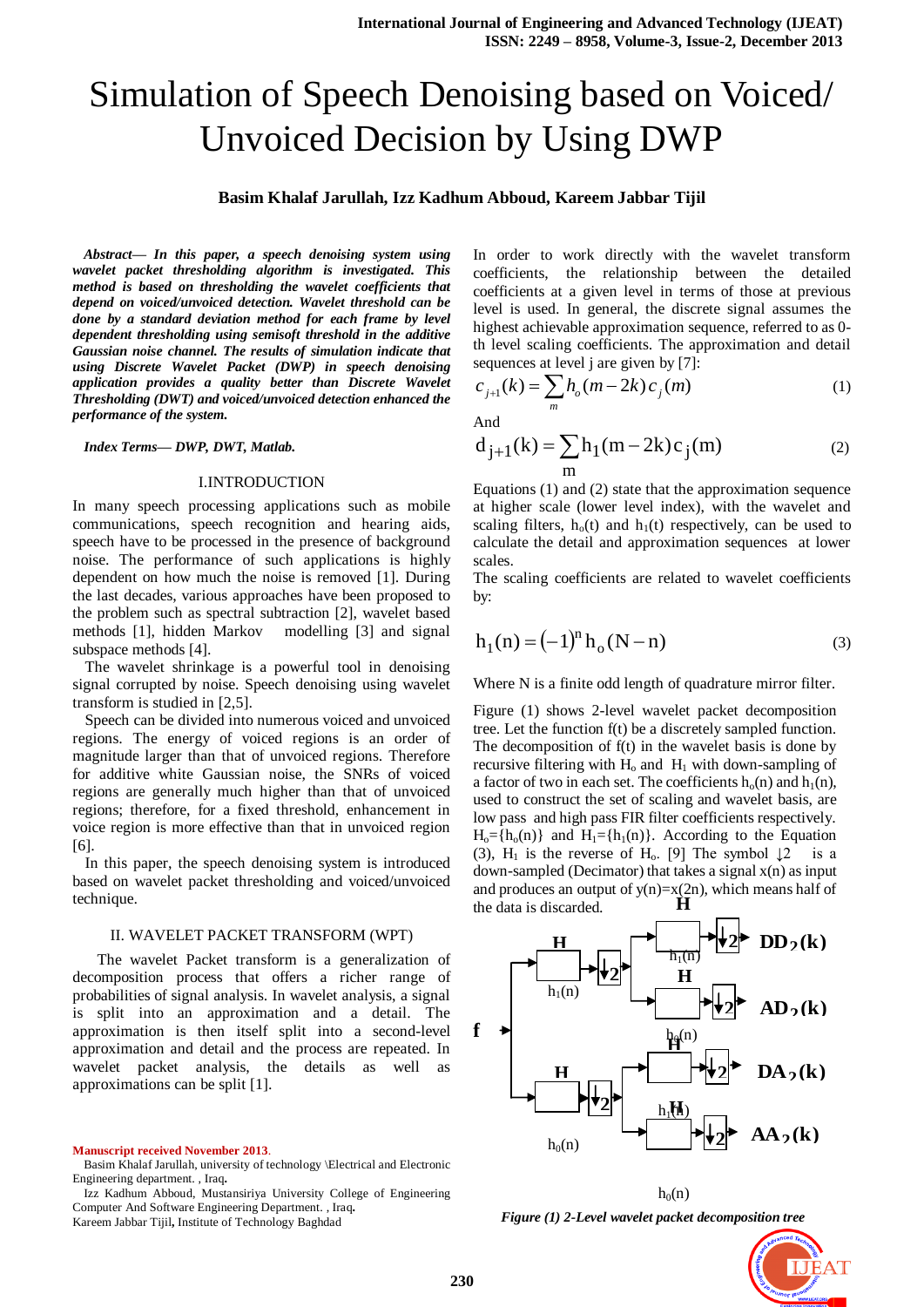## *2-1 Wavelet Packet Reconstruction*

The wavelet reconstruction process consists of upsampling and filtering. In the upsampling process, the input signal is stretched twice its original length and zeros are inserted in the even numbered samples. The inverse wavelet packet transform is illustrated in Figure (2).



Figure (2) Iwo stage two-band tree signal synthesis tree of IWPI Removing noise components by thresholding the wavelet coefficients is based on the fact that, the energy of speech signal is mostly concentrated in a small number of wavelet dimensions. So by thresholding the coefficients to set the smaller ones to zero, we can reduce the effect of noise components on speech signal components [1]. Let y be a finite length observation sequence of the signal x that is corrupted by zero-mean white Gaussian noise (n) [10]:  $y=x+n$  (4)

Let  $W(.)$  and  $W<sup>-1</sup>(.)$  denote the forward and inverse wavelet transform operators. Let THR(.,  $\lambda$ ) denote the thresholding operator with threshold T. The practice of thresholding denoising consists of the following three steps:

$$
1-Y=W(y) \tag{5}
$$

$$
2-\mathbf{X} = \text{THR}(Y, T) \tag{6}
$$

$$
3-x=W^1(\check{X})\tag{7}
$$

were  $\widetilde{X}$  representing the wavelet coefficients after thresholding. In this paper semisoft threshold is taken since it gives the best result as in study [11].

The semisoft-thresholding function is given by [11]:

$$
THR(Y, T_1, T_2) = \begin{cases} 0 & |Y| \le T_1 \\ sgn(Y) \frac{T_2(|Y| - T_1)}{T_2 - T_1} & T_1 < |Y| \le T_2 \\ Y & |Y| > T_2 \end{cases}
$$
 (8)

Where THR(Y,  $T_1$ ,  $T_2$ ) represents the output value after thresholding the wavelet coefficients and  $T_1$  and  $T_2$ denote lower and upper threshold respectively. The threshold value  $(T_1)$  is a node dependent threshold which is determined by [1]:

$$
T_1 = \sigma_{j,k} \sqrt{2\log(N_j \cdot \log_2(N_j))}
$$
 (9)

with 
$$
\sigma_{j,k} = \frac{MAD_{j,k}}{0.6745}
$$
 (10)

Where  $\text{MAD}_{j,k}$  is median absolute deviation estimated on the scale j and sub-band k, and  $N_j$  is number of samples in scale j.

The threshold value  $(T_2)$  is given by [11]:

$$
T_2 = \sqrt{2} T_1 \tag{11}
$$

# *3- Wavelet Packet thresholding system based on voiced/unvoiced decision*

In order to prevent degradation of unvoiced region, first we must detect the unvoiced segments from the voiced ones. In this system, voiced/unvoiced detection is based on wavelet transform. Figure (3) shows the block diagram of the speech denoising algorithm.



Figure (3) block diagram of speech denoising using level dependent threshold and voiced /unvoiced detection

The noisy speech signal is sectioned into frames (typical value of frame length is 256 samples). Then, the wavelet packet transform is taken from noisy speech, after that the threshold value decision is found using equations (9) and (11).

Noise energy is estimated from regions where the only noise is present. These regions can be detected using a voice activity detector (VAD). Using the noise energy estimated, a region can be classified into voiced / unvoiced by calculating the measure [6]:



**Figure (4) Comparison SNR enhancement results between WPT-voiced/unvoiced , WPT and DWT algorithms**

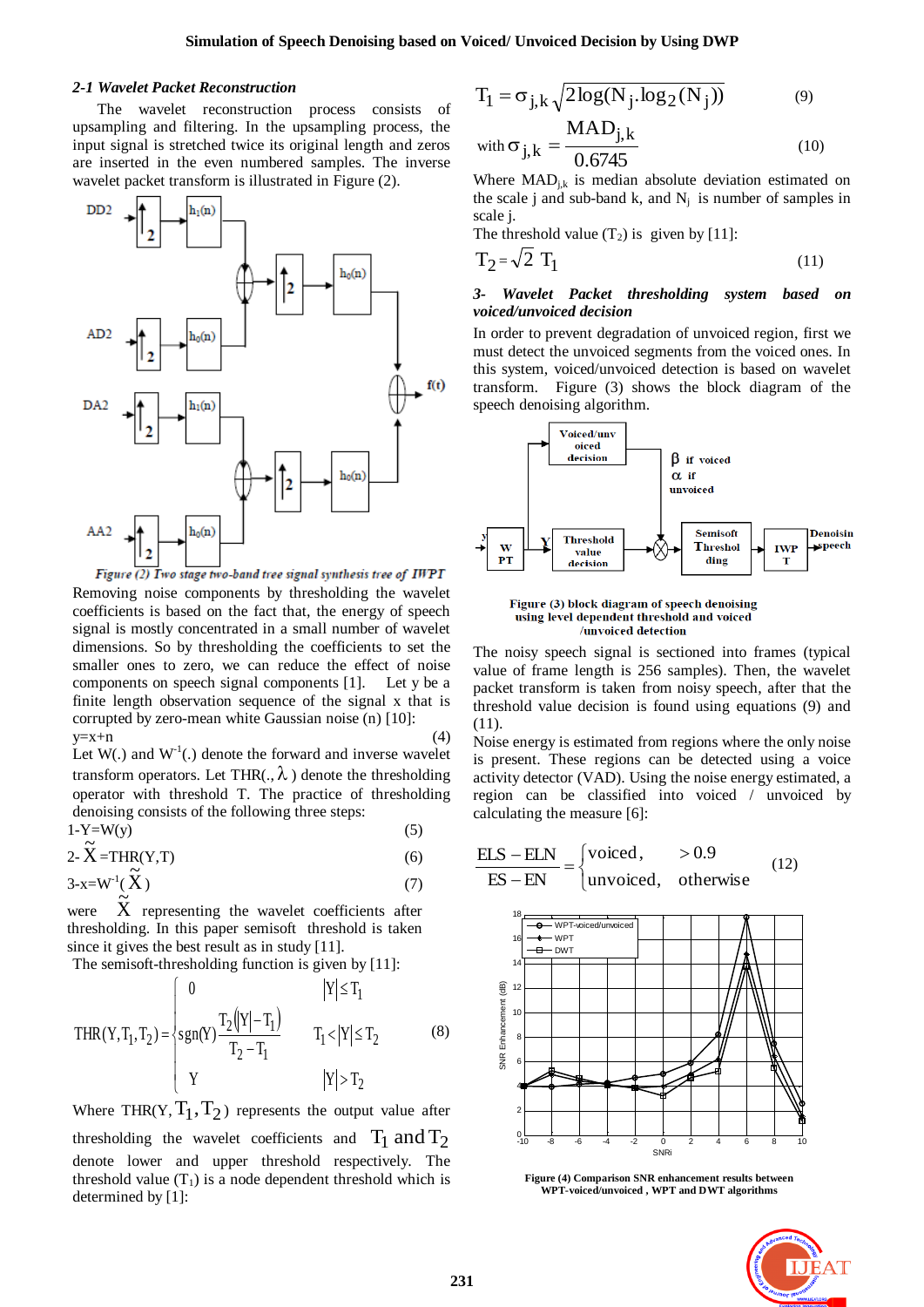Where the ELS, ELN, ES and EN are approximation energies of noisy speech, approximation energy of estimated noise, energy of noise speech and energy of the estimated noise in level 1 respectively.

Then the wavelet transform coefficients are filtered using semisoft threshold. Finally, the inverse wavelet packet transform is used to recover the clean speech signal. This procedure is repeated for each frame.

# IV. OBJECTIVE MEASURES

The frequency signal-to-noise ratio (SNR) is the most widely used objective measures of speech quality. The SNR measure in frequency domain for the  $k<sup>th</sup>$  frame is defined by [11]:



**Figure (5) SNR enhancement results using semisoft-thresholding with different values of duabechies types** 

SNR<sub>k</sub> = 
$$
10 \log_{10} \frac{\sum |X_{k}(n)|^{2}}{\sum_{n} [X_{k}(n) - \tilde{X}_{k}(n)]^{2}}
$$
 [dB] (13)

Where  $X_k(n)$  is the DFT of the k<sup>th</sup> frame of the clean speech, and  $\widetilde{X}_k(n)$  $k(n)$  is the DFT of the corresponding frame of the denoised speech signal. These  $SNR_k$  for different frames are

averaged to give the overall SNR. The SNR enhancement (in dB) is obtained by:

SNREnhancement=SNRo-SNR<sup>i</sup>

Where SNR<sub>o</sub> represents the output signal to noise ratio, and  $\text{SNR}_\text{i}$  represents the input signal to noise ratio.

# V- SIMULATION RESULTS

Simulations of speech denoising using WPT over an AWGN channel was carried out. Various values of SNR<sup>i</sup> from -10 dB to 10 dB is used for performance evaluation.

The sentence that is used in the recording is "one two three four five oh six". The data is sampled at 8KHz using a computer sound blaster (in normal room conditions). The data samples are quantized into 16 bits.

The threshold value is modified based on the classification of analysis frames. If the analysis frame is classified as unvoiced frame, the threshold value is multiplied by constant  $\alpha = 2$ . If the voiced, the threshold value is multiplied by constant  $\beta = 0.5$ .

Figure (4) shows Comparison of SNR enhancement results between WPT-voiced/ unvoiced, WPT and DWT algorithms Figure (5) shows the SNR enhancement for WPT based on semisoft thresholding with daubechies wavelet of different length (db2, db4 , and db8).

Figure (6) shows the SNR enhancement for WPT based on db8 and different levels (2, 3,and 4).

Figure (7) shows the SNR enhancement for WPT at level 2 with different types of wavelet families (db 2, coiflet 2,and symmlet 2).



**Figure (7) SNR enhancement results at level 2 with different types of wavelet families** 

# VI- CONCLUSION

The following is a summary of the concluding remarks.

- i- DWP gives better performance than DWT.
- ii- DWP using voiced / unvoiced decision enhanced the performance of the WPT.
- iii- The SNR enhancement is sensitive to changes in the wavelet families, length of filters and number of levels. Increasing the length of the filter does not necessarily enhance the performance of SNR. However, from the results db8 gives the best SNR enhancement. Symmlet family gives the best SNR enhancement when SNRi is about 6dB.

# REFERENCES

- [1]- Yasser Ghanbari and Mohammed Reza Karami,"A Modified Speech Enhancement System Based on the Thresholding of the wavelet Packets", 13th ICEE2005, Vol. 4, Zanjan, Iran, May 10-12, 2005.
- [2]- Y. Ghanbari, M. Karami, B. Amelifard, "Improved Multi-band Spectral Subtraction Method for Speech Enhancement", Proc. Of the 6th IASTED Int. Conf. on Signal and Image Processing, USA, pp. 225- 230, August 2004.
- [3]- H. Sameti, H. Sheikhzadeh, Li Deng, R. L. Bernnan, "HMM-Based Strategies for Enhancement of Speech Signals Embedded in Nonstationary Noise", IEEE Transactions on Speech and Audio Processing, Vol. 6, No.5, September 1998.
- [4]- M. Klein and P. Kabal, "Signal Subspace Speech Enhancement with Perceptual Post-filtering", Proc. IEEE Int. Conf. Acoustics, Speech, Signal Processing, Orlando, FL, May 2002, pp. I-537-I-540.
- [5]- Ahmed K. Hassan, "Speech Denoising Based Wavelet Transform", M. Sc. Thesis , Mustansiria University, 2005.
- [6]- Jong Kwan Lee and Chang D. Yoo, "Wavelet Speech Enhancement based on Voiced/ Unvoiced Decision", The 32nd International



(14)